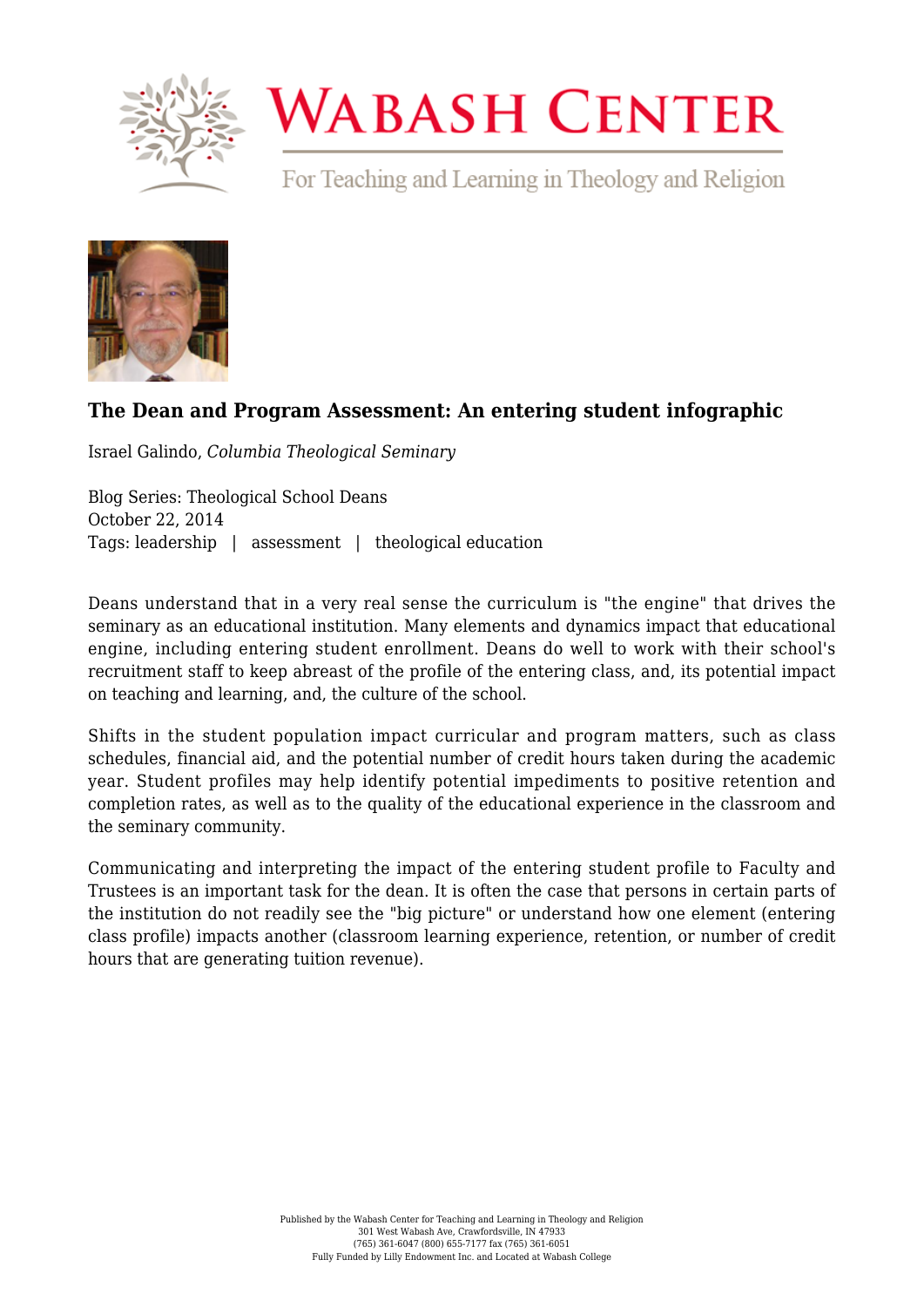

SOURCE: Office of Admissions, Office of the Registrar, ESQ 2014

Here' a sample graphic profile from the dean of the mythical Central Generic Theological Seminary. Using information from the recruitment office, the Registrar, and from the Entering Student Questionnaire (ESQ) the dean created a one-page infographic to illustrate the entering class and its impact on the program of study. The dean shared this one-page information resource with Faculty to talk about seminary community life and curriculum issues, and with the Trustees to frame issues and questions related to institutional goals. Additionally, this data helped the Dean raise interpretive conversations with the school administrative teams related to the seminary's goals and strategic plan. You can download a copy of the infographic here [Download Entering student info](https://www.wabashcenter.wabash.edu/wp-content/uploads/2017/06/enteringstudentinfo-2-1.pdf)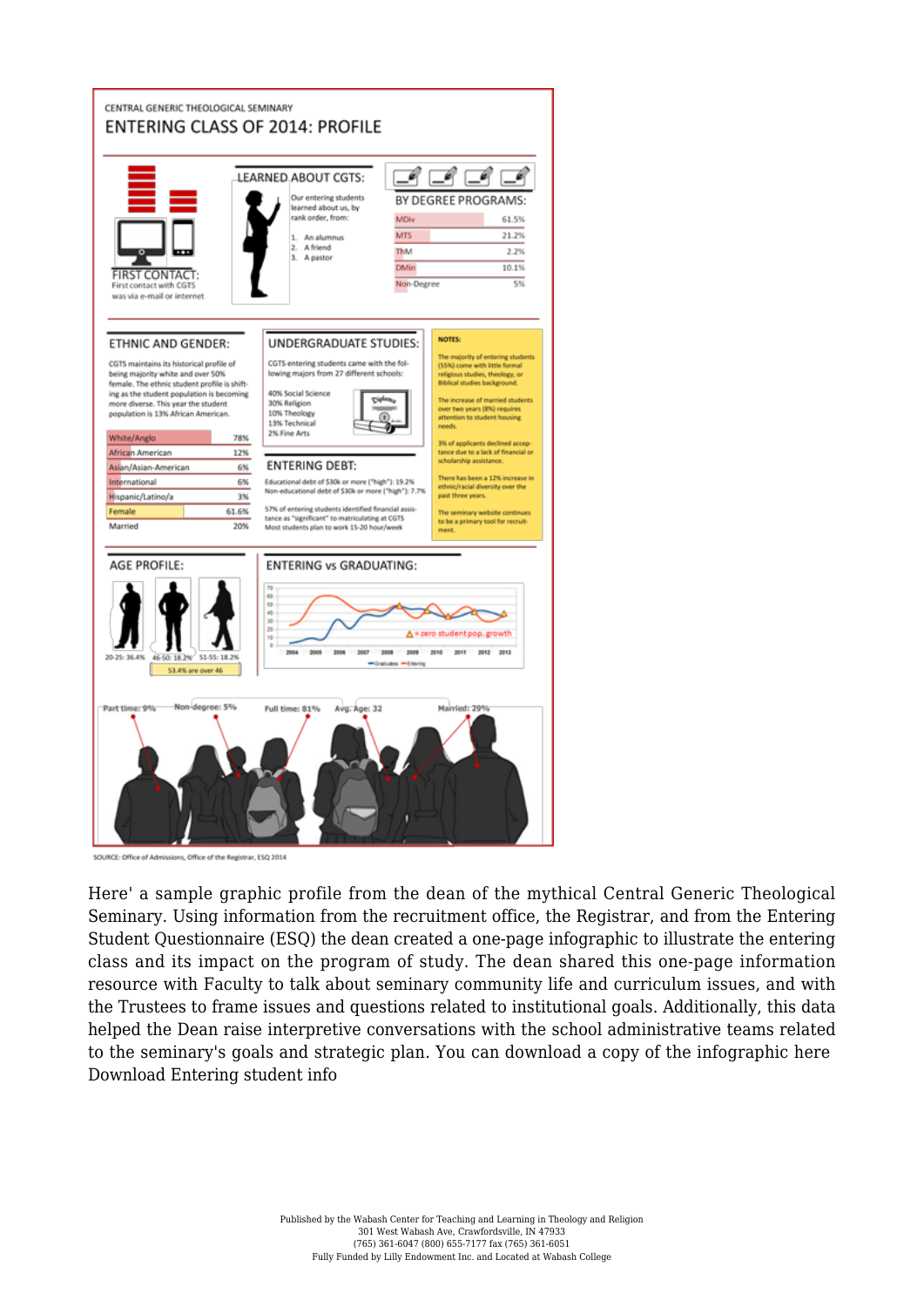#### **THE ENTERING STUDENT PROFILE**

### **1. First Contact with the seminary:**

Understanding how students reach out and contact the seminary can help you understand where to spend resources in the recruitment office. Do you have the right system in place with enough capacity? How easy is it for prospective students to contact you? How good is your response time for inquiries? CGTS recently repainted their website to move its functionality from information (an online brochure) to a recruitment tool. CGTS trimmed three steps from their application process and put the application entirely online, moving from paper and pencil to electronic applications. Students can now not only ask for more information more efficiently, but they can complete the application process by navigating less than four screens. A helpful online financial calculator helps students understand the potential cost of their theological education, including available tuition offset through scholarships, grants, work study, and loans.

### **2. How entering students heard about your school:**

While a school's website is increasingly critical to recruitment (as one social media savvy friend put it, "If you don't exist on the web or in social media, you are invisible.") the power of personal contacts and recommendations still rules when it comes to helping people look at your school. Tracking the data for this item in the ESQ over time can help you spot changes in how people learn about your school. For CGTS there has been a shift from ministers and pastors being the primary promoters of the seminary (currently ranked number 3) to alumni being at the top. This should influence the seminary's strategy about cultivating relationships that lead to more entering students. Do they need to reconnect with local ministers to raise awareness and cultivate their willingness to endorse the school, or should they invest in a more intentional recruitment strategy with their alumni? One trend CGTS has seen is the increased use of cell phones by prospective students when visiting their website. The seminary is hurrying to ensure that the website's functionality and appearance can accommodate the cell phone platforms.

#### **3. Entering Students by Degree programs:**

While students often switch degree programs after matriculation the initial degree program in which they entered is an important indicator. This seminary needs to re-evaluate their ThM program. With only 2% of entering students in this program the viability and sustainability of the program needs to be assessed. Also, the seminary needs to track the 5% undeclared (nondegree) students to see which can be converted to degree-seeking status. The school has done a better job differentiating students in the degree program and understanding their impact on FTE, faculty work load, and potential tuition revenue. For example, they learned they could not count one full time DMin student as equivalent to a full time MDiv student (the former potentially generates 20-24 semester hours per year, per full time student, with a total of 90 semester hours while the latter may generate 12 semester hours per full time student per academic year, and a protential total of up to 30 semester hours). Neither does a full-time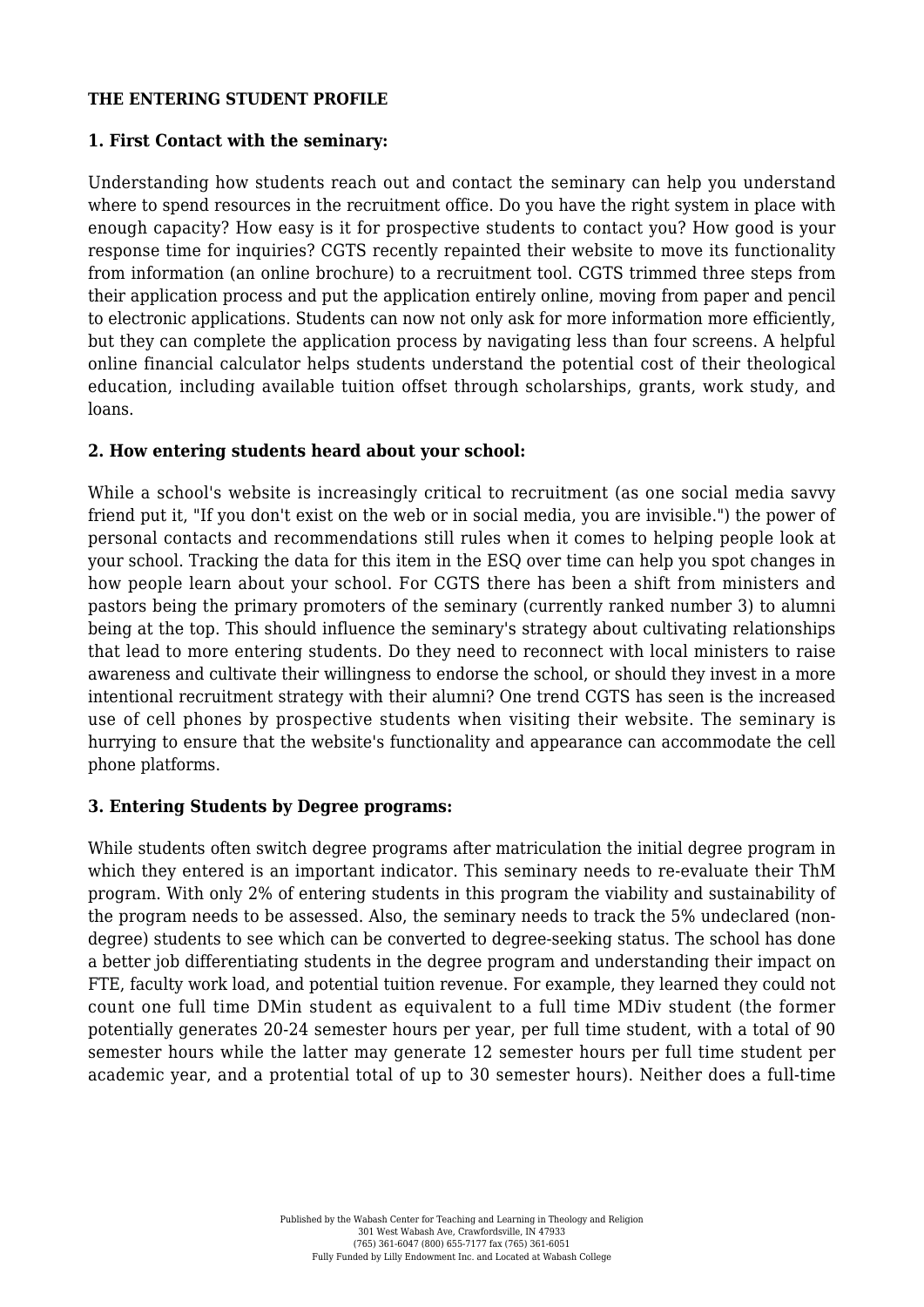student in a one-year ThM have the same impact as a full-time MDiv student.

## **4. Ethnic and Gender profile:**

CGTS has made progress over the past few years in the diversity of its student body. While traditionally it has had a strong gender balance (consistently a 50:50 ratio), it has struggled with attracting ethnic and minority students. They are beginning to see improvement as a result of an initiative to intentionally bring diversity to its student body. That initiative included intentional recruitment activities, faculty development in understanding pedagogical issues of diversity in the classroom, and hiring underrepresented faculty members. In addition, they are part of a trend among theological schools that sees a slight decline in anglo/white students with an increase in minority students. Not surprisingly, this shift in the student profile has brought challenges in both student life and classroom pedagogy.

## **5. Undergraduate studies:**

Tracking the academic preparation and orientation of their incoming students has helped the CGTS Faculty identify more helpful teaching strategies for students, and has reduced, somewhat, the number of rants about "under prepared" students. When 15% of entering students come from technical and fine arts degree programs, academic writing will be a challenge. With over half coming from academic backgrounds other than religion or theology, there will be a greater need for remedial orientation to theological studies in the curriculum.

## **6. Entering debt:**

Most entering students indicate they plan to work 15 to 20 hours per week. This may impact their ability to maintain full-time student status. A large population of working students also requires attention to a course schedule that accommodates a fractured life-work-study schedule. For example, offering a balance of online, weekend, hybrid, intensive, and evening courses will allow for a more flexible schedule for working students. With the results of the online financial calculator students used in their application process the admissions and recruitment staff include financial planning as part of the admissions counseling process. This has helped students with debt management and has had a positive impact on student retention. The school administration does well to keep in mind that students entering with college debt will tend to leave seminary with higher debt, and, students with no entering debt will leave with some debt. CGTS has put a cap on the amount of debt a student can carry upon matriculation.

## **6. Age and Marital status:**

This seminary has seen a growing trend in second-career, older students (53% are over 40, which was a shock when Faculty and Trustees saw the data). This means most will be married, several with children in the home. This impacts their capacity to enter and maintain their fulltime student status. In turn, that can have an impact on the number of credit hours earned per semester and the time for completion rate. The school also needs to consider what student